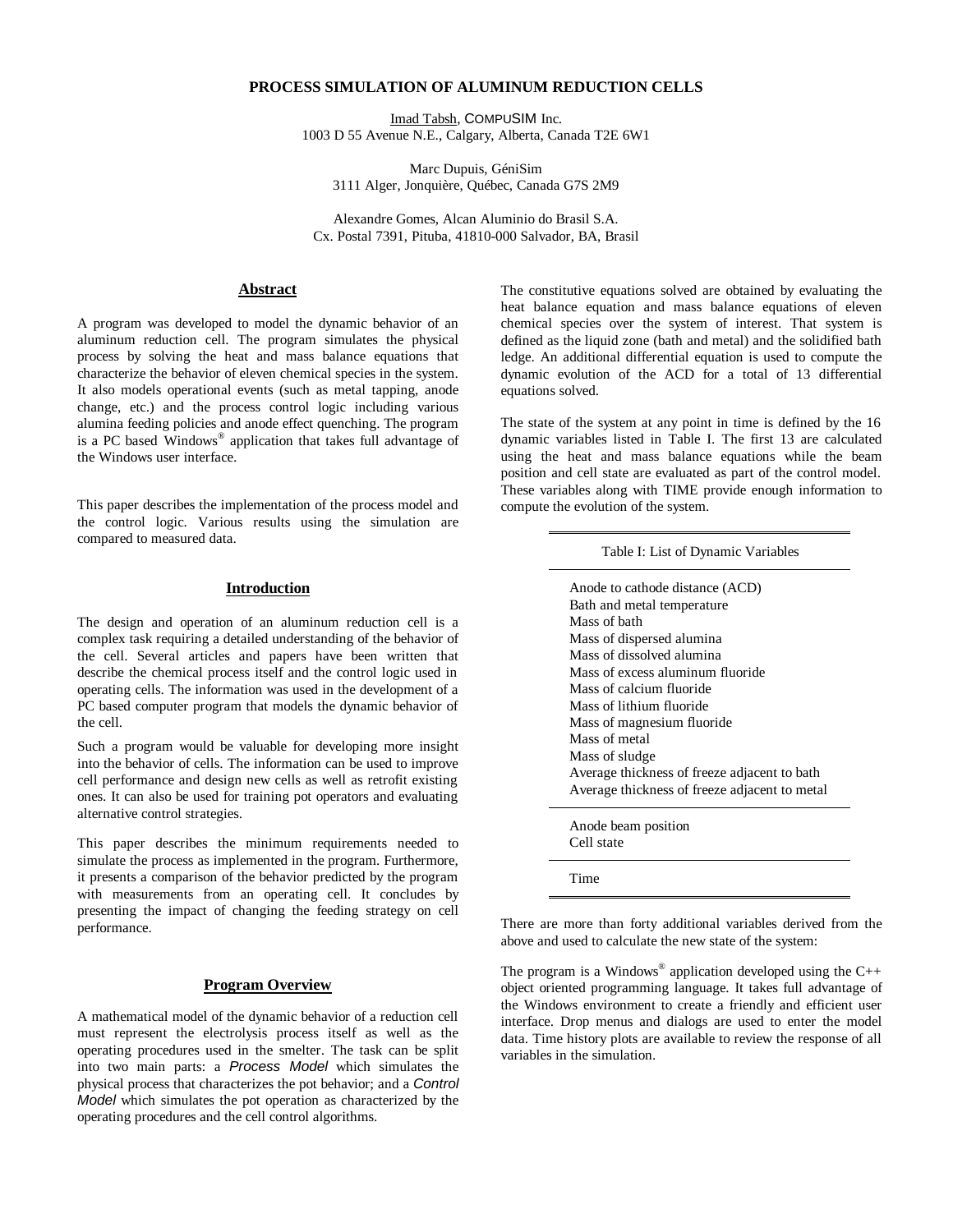# **Process Model**

## Heat Balance Equations

The thermal balance of the system is obtained by evaluating the internal heat generation and the heat loss from the system. The difference represents the heat accumulated in the system.

The *internal heat* is evaluated by computing the voltage break down. The task is performed in modules each of which solves for a component of the voltage breakdown using submodels. A submodel consists of one or more equations that define the variable(s) in a module. The program has built-in equations for each submodel based on published data in the literature [1-7]. In addition, the user can customize the equations of a submodel using the internal variables available in the simulation.

The modules that define the internal heat are:

- *· Bath composition · Bath voltage*
- *· Bath resistivity · Electrolysis voltage*
- 
- 
- *· Current efficiency*
- *· Bath liquidus · Equivalent voltage to make metal*

Evaluation of the *heat loss is* simplified by assuming that the heat produced in the system can escape from four different surfaces: the anode panel, the cathode panel, the ledge adjacent to the bath layer and the ledge adjacent to the metal layer.

A constant thermal resistance is assumed for the cathode and anode panels. Thus, the heat loss from these two surfaces is only a function of the difference between the operating temperature and the ambient temperature in the potroom. The anode panel includes everything above the top surface of the bath while the cathode panel includes everything below the bottom surface of the metal pad.

The thermal resistance adjacent to the ledge is a function of the average ledge thickness, the resistance of the mix and side carbon, and the convection from the potshell surface. The resistance changes continuously as the ledge melts and forms.

The difference between the internal heat and the global heat loss must accumulate in the system. There are two ways to accumulate heat in the system: melting/forming ledge and increasing/decreasing the operating temperature.

The problem of defining the melting rate of the ledge profile is referred to as the "Stefan problem". If the energy required to bring the melting ledge to the liquidus temperature is neglected, the melting rate and the corresponding equivalent heat flux can be easily evaluated [8]. In short, the heat flux equivalent to the freezing rate is characterized by the difference between the heat flux going into and out of the ledge. The former is a function of the local heat transfer coefficient at the surface of the ledge and the cell superheat. The later is a function of the thermal resistance adjacent to the ledge and the global temperature gradient between the operating temperature and the ambient air temperature.

The remaining excess heat accumulates in the bath and metal as latent heat thus increasing or decreasing the operating temperature. A very high heat transfer coefficient is assumed at the bath/metal interface which, for all practical purposes, results in the same temperature for both. Note that the temperature is also affected by the latent heat and heat of dissolution of the alumina being fed and by the addition of bath and bath constituents.

One can see that there is a strong coupling between these two parallel mechanisms of heat accumulation. Increasing the operating temperature will increase the superheat that will in turn increase the freezing rate. Hence, one should not try to dissociate the two effects but should keep in mind that the key player is the cell superheat.

## Mass Balance Equations

Eleven chemical species are considered in the mass balance equations:

- · Metal.
- $\cdot$  Bath which is a solution of cryolite, excess AlF<sub>3</sub>, dissolved alumina,  $CaF<sub>2</sub>$ ,  $MgF<sub>2</sub>$  and LiF.
- · Ledge adjacent to the bath layer.
- · Ledge adjacent to the metal layer.
- · Alumina dispersed in the bath.
- · Sludge in the metal.

The *metal* mass balance is quite simple. The metal production rate is established from the instantaneous cell amperage and current efficiency. Metal is tapped out based on a user defined policy.

The *bath* mass balance is more involved. The mass of the bath and the concentration of the bath additives are computed by solving the mass balance of the six bath constituents:

- · The *cryolite* mass balance is controlled by the formation of ledge and of sludge. Ledge is assumed to be a mixture of cryolite and alumina at the eutectic concentration. Sludge is assumed to be a mixture of cryolite and alumina at a concentration specified by the user.
- The mass of *excess AIF*<sup>3</sup> is controlled by the fluoride evaporation submodel [9], the alumina feeding policy (if there is fluoride in the alumina feed), and by direct feeding using events defined by the user.
- · The mass of *dissolved alumina* is controlled by the metal production rate and the alumina dissolution submodel [10]. There are three suppliers of alumina in the submodel implemented in the program: the alumina dispersed in the bath, the sludge present in the metal, and the ledge.
- · The mass of *CaF2, MgF<sup>2</sup>* and *LiF,* if present, is controlled using events defined by the user.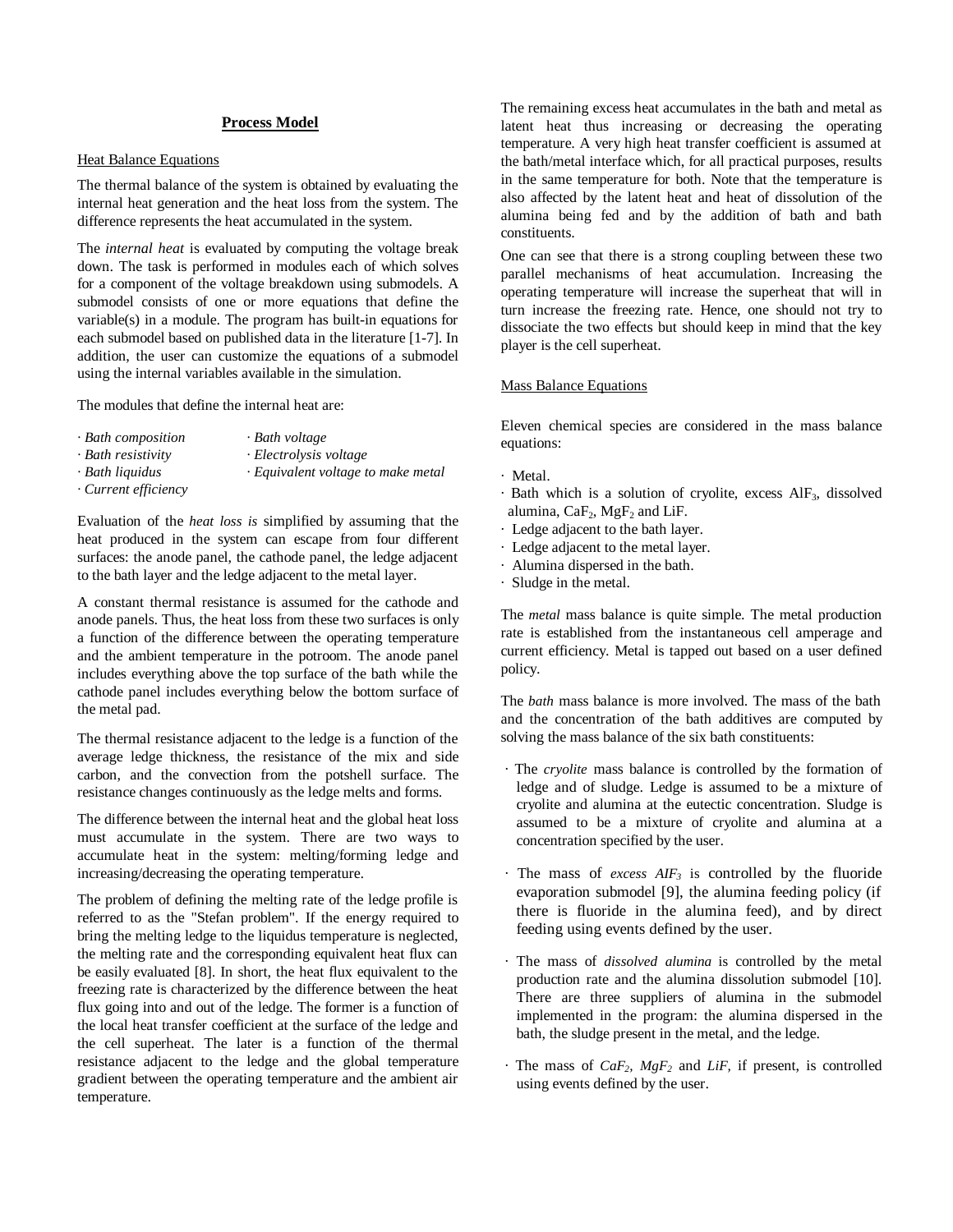The mass of *alumina dispersed* in the bath is controlled by the alumina dissolution rate and the sludge formation rate as well as the alumina feeding control submodel.

The mass of *sludge* is controlled by the sludge formation rate and the sludge back feeding rate.

The rate of change of the *thickness of the ledge* adjacent to the bath and to the metal is determined by the solution of the "Stefan" problem.

Note that bath transfusion events (adding and tapping bath) and the ratio adjustment events are also accounted for in the mass balance calculations.

#### Evolution of the ACD

The rate of change of the *ACD* is computed from the metal production rate, the sludge production rate, the rate of change of the thickness of the ledge adjacent to the metal, and the anode consumption rate. The ACD itself is also a function of the anode beam motion which is defined in the control model.

The *anode beam position* is continuously updated during the simulation. It is a function of all beam motions as well as the beam raising scheduled event. Anode adjustment initiated by the control model is prevented during the anode change and beam raising events.

# **Control Model**

The behavior of the system is further influenced by the operational procedures of the smelter and the control logic implemented in the cell controller. They define the control model and are represented in the program as events and cell states.

The program provides for three categories of events: *operational, scheduled* and *exception.* Depending on the event, the start time and duration can be pre-set by the user or it can be determined by the program from the cell behavior. Furthermore, events are *continuous periodic* or *discrete.* Continuous events are characterized by a *rate* while periodic events are characterized by an *amount, frequency, duration an*d *start time.* Discrete events are characterized by "Instances" consisting of the *time* when the action takes place, a *quantity* particular to the action and the *duration* of the action. Multiple instances can be associated with the event.

## Operational Events

Operational events are ongoing actions that are part of the cell operation. They include *Alumina Feeding* and *Resistance Control.*

Alumina feeding depends on the cell technology. Point breaker feeder cells are operated in a "quasi-continuous" feeding mode. They can have the capability of automatically increasing and decreasing the feed rate by monitoring the cell resistance. Side break cells are operated in a "batch" feeding mode. Both feeding strategies are incorporated in the program.

Resistance control is characterized by the target resistance, the dead band, the back EMF voltage for calculating the pseudo resistance of the cell, and the distance the anode is moved.

The nominal feeding rate is adjusted during the simulation in accordance with the alumina feeding and the anode effect quenching control policies. The anode motion and/or the adjustment of the feeding rate is triggered by the control logic associated with the cell states.

## Scheduled Events

These are pre-planned actions that take place at specified times. They include:

| · Metal Tapping    | Removing metal from the pot.                                      |  |  |  |
|--------------------|-------------------------------------------------------------------|--|--|--|
| · Anode Change     | Replacing spent anodes in a prebake cell.                         |  |  |  |
|                    | Anode Beam Raising Raising the anode beam to the top<br>position. |  |  |  |
| · Ratio Adjustment | Adding bath constituents to adjust the<br>bath ratio.             |  |  |  |
| · Bath Transfusion | Adding or removing bath from the pot.                             |  |  |  |

Scheduled events can be either unconditional or conditional. An unconditional *scheduled event* will always take place at the start time defined by the user provided that the start time is within the current simulation time span. The start time of *conditional scheduled events* is determined by the program based on predefined rules. Hence, the event may or may not take place depending on the condition of the cell.

#### Exception Events

These are events that are triggered as a result of the conditions within the pot such as anode effects or cell instability. Only the anode effect is implemented.

# Cell States

There are five cell states implemented in the program: *normal, metal tapping, anode change, beam raising* and *anode effect.* Each state has an operational procedure or "control logic" Several procedures are pre-programmed which can be customized by defining the data that represent the particular cell. Cell states are mutually exclusive, hence the pot can be in only one state at a particular time. Switching between states is determined by the starting and ending time of events. Some events can occur in more than one cell state.

The various cell states deal with different events as the name suggests. Of particular importance is the *Normal* state where the aim of the cell controller is to maintain the dissolved alumina and ACD at their optimum levels as well as initiate the processing of scheduled and exception events. Typically, the cell will be in this state for more than 85% of the time.

Four models for the alumina feeding policy and ACD control are built into the program with options to customize the control variables. These include:

- *· Constant Rate*: constant alumina feeding rate with standard resistance control.
- *· Ideal Continuous Tracking*: continuous monitoring of the alumina concentration to manage a binary alumina feeding policy and continuous tracking of the cell pseudo resistance to manage the ACD.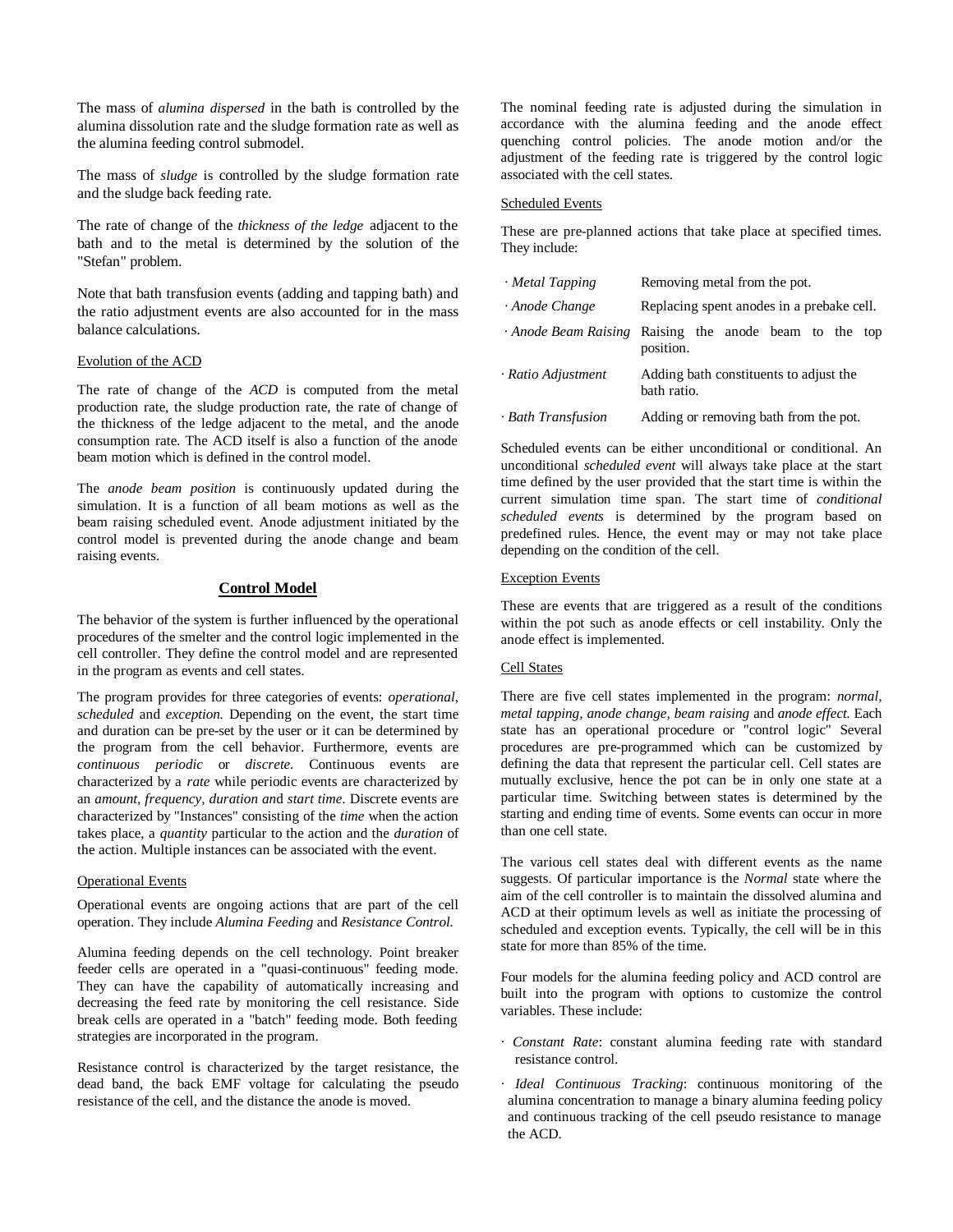- *· Pechiney Continuous Tracking*: continuous tracking of the cell pseudo resistance to manage a fixed binary alumina feeding policy mixed with resistance control [11].
- *· Demand Continuous Tracking*: continuous tracking of the cell pseudo resistance to manage an adjustable tertiary alumina feeding policy mixed with resistance control [12].

# **Validation Exercise**

It is clear from the previous discussion that modeling the behavior of a reduction cell is fairly complex. One is left with the question whether it is possible to adequately simulate the process. Hence, thorough validation of the program is critical.

Two levels of validation can be identified. The first ensure that the program performs as it should, i.e. the input data is properly stored and accessed, the equations in the submodels are coded correctly, the control logic and the interaction between events and cell states is properly represented, etc. This level of validation was achieved by running a number of examples designed to test various combinations of features as part of the software quality assurance (QA) program.

The second level looks at a particular cell design and ensures that the program can adequately predict the measured behavior. Successful validation depends on two factors: accurate representation of the cell characteristics; and accurate measurements. The cell characteristics include the geometry, material properties, operational procedures and so forth. It also includes proper selection of the equations that characterize the process.

## Aratu 1984 Measurement Campaign

Satisfied with the results of the QA program, the next step was to validate a model of an operating cell. The Aratu smelter, owned by Alcan Brazil, had characterized experimentally the dynamic behavior of their V.S. pots in the early days of the smelter. This data has been used to validate a model of the operating cell.

The extensive measurement campaign that was carried out at the time consisted of measuring several data from two pots. These included the bath temperature, the concentration of alumina dissolved in the bath and the concentration of excess AIF<sub>3</sub> in the bath. Measurements were taken every hour for a period of 24 hours. The data is presented in figures 1 and 2.

At the time of the measurements, the typical operational characteristics of the Aratu V.S. potline were:

| Amperage                       | 120 kA           |
|--------------------------------|------------------|
| Cell voltage                   | 4.2 V            |
| Current efficiency             | 89%              |
| ACD                            | 4.3 cm           |
| Concentration of excess AIF3   | 8%               |
| Average bath temperature       | 980 °C           |
| <b>Bath level</b>              | $19 \text{ cm}$  |
| Metal level after tapping      | 33 cm            |
| Metal tapped each day          | 860 kg           |
| Alumina feed per break         | $125 \text{ kg}$ |
| Break frequency                | $2$ hrs $40$ min |
| Alumina feed per anode effect  | $250 \text{ kg}$ |
| Average anode effect frequency | 2 per day        |
| Net anode consumption          | 530 kg C/t Al    |

As can be seen in figures 1 and 2, the data obtained is very consistent, showing that the process was well under control during the measurements and that the experimental sampling errors were minimized. Furthermore, the measured behavior compares favorably with the above operational characteristics with the exception of the anode effect frequency. Pot A had 3 anode effects that day while pot B had 4. This discrepancy indicates that the target average break feed of 125 kg was not achieved consistently (other less probable reasons could be poor alumina dissolution or higher current efficiency).







temperature; CALOSOL: concentration of dissolved  $Al_2O_3$ ; CALFEX: concentration of excess  $AIF<sub>3</sub>$ .

#### Model Results

Data obtained from a thermo-electrical blitz campaign carried out when the measurements were taken along with the cell geometry and operational characteristics were used to define a model of the Aratu pot<sup>1</sup>. Published equations were used in the submodels to characterize the process behavior.

The first step in processing the model was to obtain a steady state solution to start the transient run. It was relatively simple to fine tune the model to closely reproduce the target cell characteristics noted above. Input values (such as the operating temperature, bath chemistry, anode/cathode heat dissipation, etc.) were adjusted within the measured range. Calculated values such as the ACD, current efficiency, cell voltage, etc. are shown in Table II. They compare favorably with the target values.

<sup>1</sup>Close to 60 items of data are required to characterize the cell. This is facilitated by providing default values where appropriate.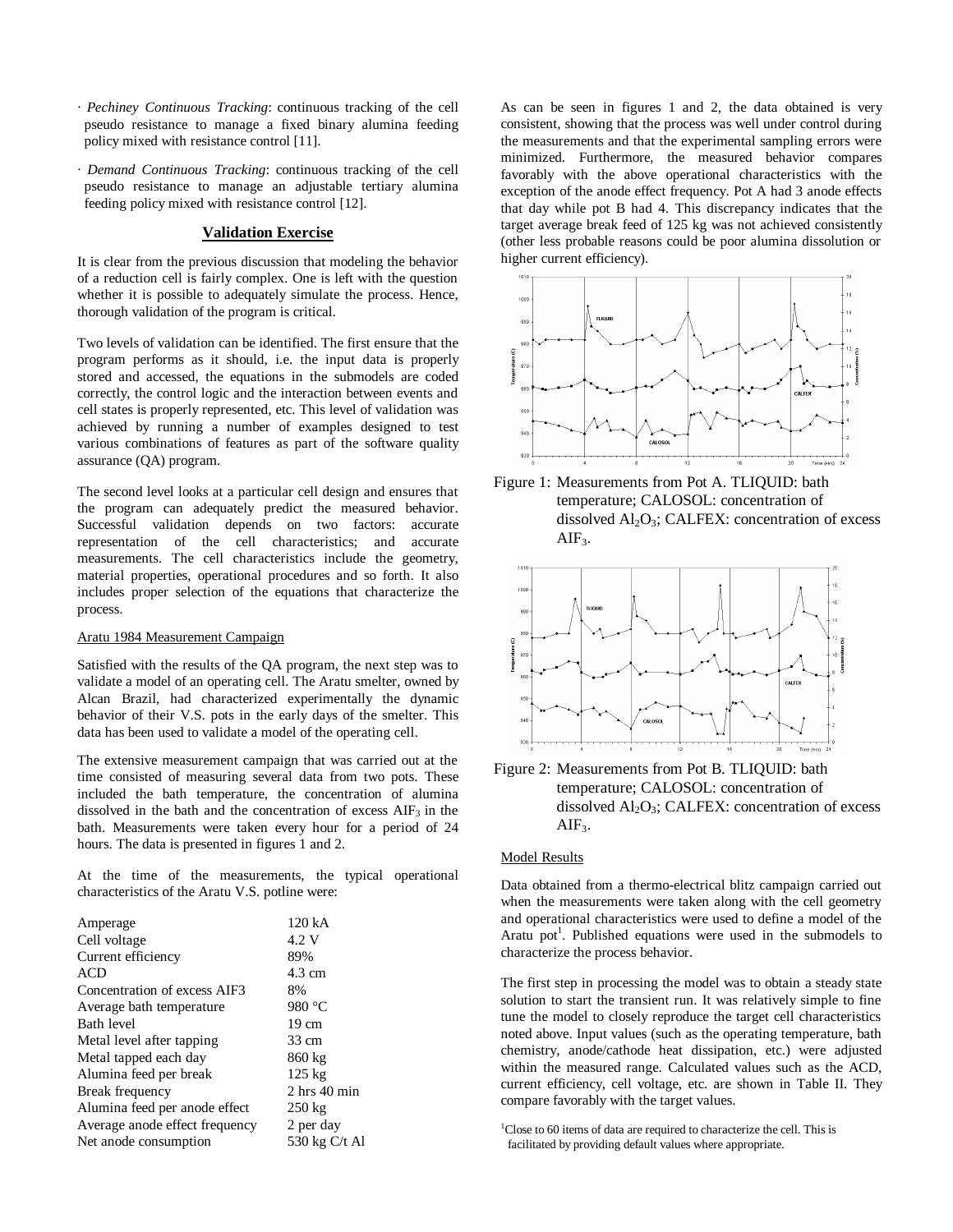|  | Table II: Calculated Steady State Solution |  |  |  |
|--|--------------------------------------------|--|--|--|
|--|--------------------------------------------|--|--|--|

| $ACD$ (cm)                              | 4.299  |
|-----------------------------------------|--------|
| Current efficiency (%)                  | 88.960 |
| Cell voltage $(V)$                      | 4.210  |
| Superheat $(^{\circ}C)$                 | 5.580  |
| Ledge thickness, adjacent to bath (cm)  | 12.299 |
| Ledge thickness, adjacent to metal (cm) | 29.998 |
| Alumina feeding rate (kg/hr)            | 67.709 |
| Aluminum fluoride feeding rate (kg/hr)  | 0.263  |
| Target cell resistance (??)             | 21.336 |

Starting from the steady state solution and using the typical operational characteristics, the transient solution was obtained. A two minute time step was selected resulting in 5040 time steps required to simulate a seven day period. It took 40 seconds on a 486 DX2 PC to calculate the solution.

The time history of the measured variables is reported in figure 3. We can see that the predicted dynamic behavior is characterized by a 12 hour anode effect cycle which is a natural outcome of the selected feeding strategy. Additional information was available from the solution as described below.



Figure 3: Calculated bath temperature (TLIQUID), concentration of dissolved  $Al_2O_3$  (CALOSOL) and concentration of excess AIF<sub>3</sub> (CALFEX).

## Comparison of the Measured and Calculated Response

Having presented the measured and calculated results, we can compare more closely the two dynamic responses. Given the randomness of the anode effect occurrences observed in the measured data, we will restrict the comparison to one set of measurements (Pot A) for a 24 hour simulation period.

Figure 4 clearly demonstrates that the model reproduces every feature of the measured dynamic evolution of the bath temperature, namely

- · the temperature drop at each crust break;
- · the slow temperature increase between crust breaks;
- · the rapid temperature increase during an anode effect; and
- · the rapid temperature drop after an anode effect.

We can deduce the same conclusion from figure 5 which compares the time history of the alumina concentration. Again the model reproduces every feature of the dynamic evolution, namely

- · the small humps between crust breaks;
- · the global decrease due to the insufficient feeding; and
- · the fast 2% increase when the anode effect occurs and is killed.



Figure 4: Measured vs. calculated bath temperature.



Figure 5: Measured vs. calculated alumina concentration.

Note that there seem to be two points in the measured data (figure 5) which are not consistent with the expected behavior of the cell. These are close to the 9 and 14 hour mark and should be discarded.

The comparison of the % excess  $AIF_3$  dynamic evolution is presented in figure 6. Two observations are noted:

- · The fast decrease in concentration that corresponds to the fast melting rate of the ledge is well reproduced.
- · The model failed to pick up the fast increase in concentration that occurs before an anode effect. Rather, it predicts a slow increase that corresponds to the slow formation of the ledge between anode effects.



Figure 6: Measured vs. calculated % excess AIF3.

It is clear that even if the model shows the right trend, it underestimates the amplitude of the  $%$  excess AIF<sub>3</sub> fluctuation. We attribute the change in concentration before the anode effect primarily to the depletion of cryolite due to the absorption by the crust. This would explain the discrepancy between the model and measured data since the program does not account for the effect of the crust formation and its interaction with the bath.

The above results demonstrate that the program has successfully reproduced the complex dynamic behavior measured in the Aratu cell. This indicates that the published behavioral models used in the program are fairly accurate and that when grouped together they generate a good approximation of the process behavior.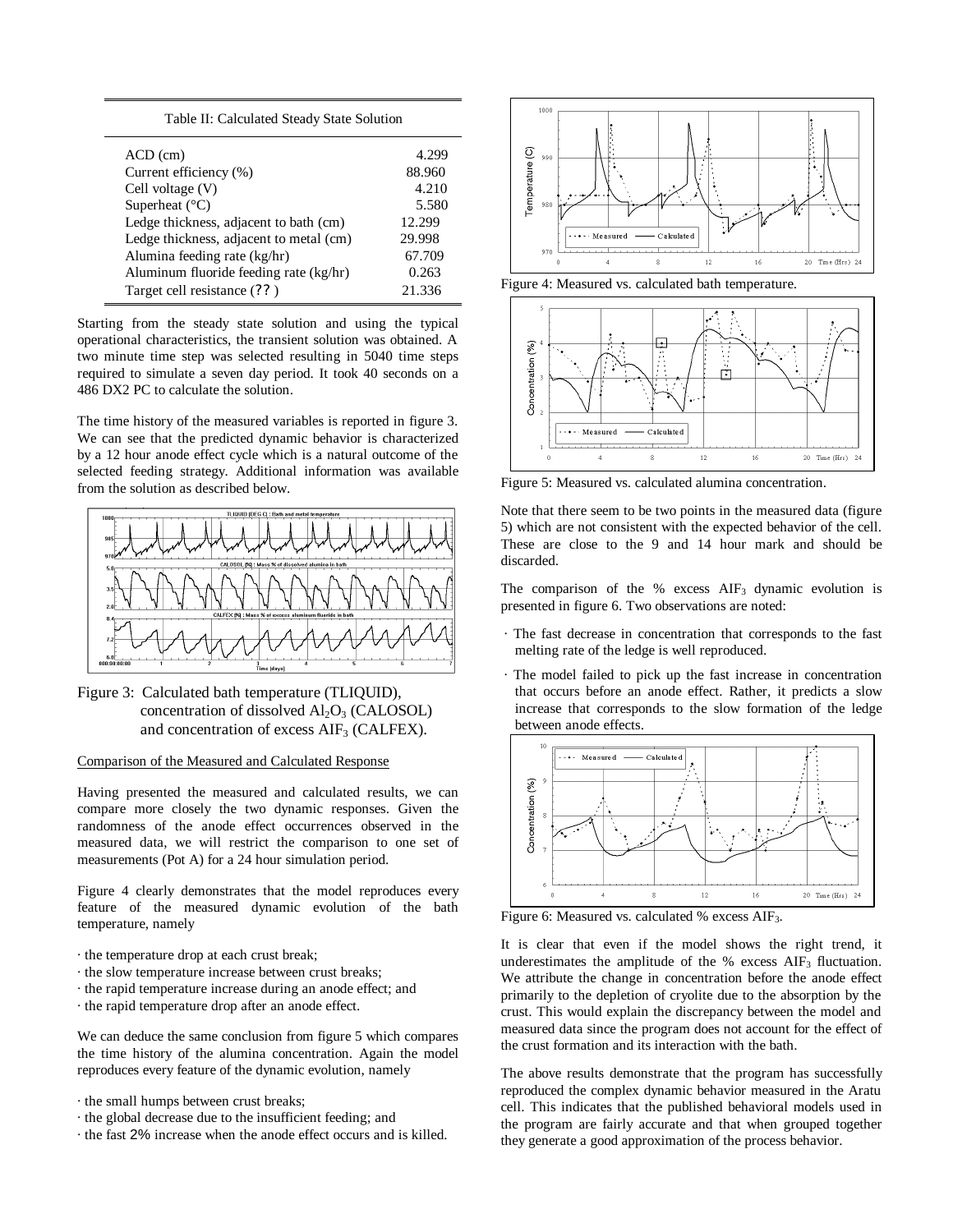#### Additional Information Available from the Model

The good agreement between the model and the measurements provides us with the confidence to investigate the evolution of other variables that were not measured. For example, we can look at the dynamic evolution of the superheat, the fluoride evaporation rate and the average ledge thickness adjacent to the bath to pick a few. The time history of the above is shown in figure 7.



Figure 7: Calculated superheat (TSUPER), fluoride evaporation rate (FEVPRATE) and average ledge thickness adjacent to the bath (TFRZBTH).

The dynamic evolution of these variables is close to impossible to measure experimentally. However, the simulation provides the time history to help understand the complex interaction between different variables. For instance, the similarity between figures 3 and 7 demonstrates that the evolution of the % excess  $AIF_3$  is driven by the ledge thickness evolution.

## **Continuous Potline Improvement Project**

What is even more useful to the process engineer is the availability of a validated model of the potroom to help investigate "what if" scenarios.

To illustrate potential applications of the model, let us investigate the impact of reducing the number of anode effects by changing the amount of alumina fed in a scheduled break from 125 to 185 kg. In particular, we are interested in the changes to the bath temperature and the alumina concentration.



Figure 8: Time history of the bath temperature (TLIQUID) and the alumina concentration (CALOSOL) using a one day simulation with 185 kg alumina fed per break.

A one day simulation seems to indicate that the pot will operate without problems (see figure 8) while a longer simulation time reveals that this change on its own would quickly cool down and sludge the pot (see figure 9). The temperature drop is obviously a consequence of the imbalance between the heat loss and the new internal heat.





This imbalance is a result of the uncompensated loss of the heat produced during an anode effect. The gradual increase in the alumina concentration in the bath is an indication that the pot is gradually sludging. This is confirmed by looking at the evolution of the sludge shown in figure 9.

The next logical step would be to use the program to evaluate the following possibilities:

- 1. Adjusting the heat balance requirement by
	- · defining new operating conditions that will maintain a steady operating temperature (i.e. lower metal level, adjust the target cell pseudo-resistance, etc.); or
	- · revising the cathode lining design based on the new requirement for cathode heat dissipation.
- 2. Developing a new operating procedure to avoid sludging the pot while still reducing significantly the anode effect frequency (for example establish rules to skip a break based on the behavior of the cell pseudo-resistance slope).

# **Conclusions**

A computer program has been developed to simulate the dynamic behavior of a reduction cell. The program has sufficient capabilities to model the process as well as the control logic employed in most cell operations.

The program was successfully used to simulate the behavior of the Aratu cell. Comparison of the calculated response with measured data provided the confidence to investigate several operational procedures that could improve pot performance.

# **References**

- [1] X. Wang, R.D. Peterson, and A.T. Tabereaux, "A Multiple Regression Equation for the Electrical Conductivity of Cryolitic Melts", Light Metals, (1993), 247-255.
- [2] G. Choudhary, "Electrical Conductivity for the Electrolytes of Aluminum Extraction Cell", J. Electrochem. Soc.. 120(3) (1973), 381-383.